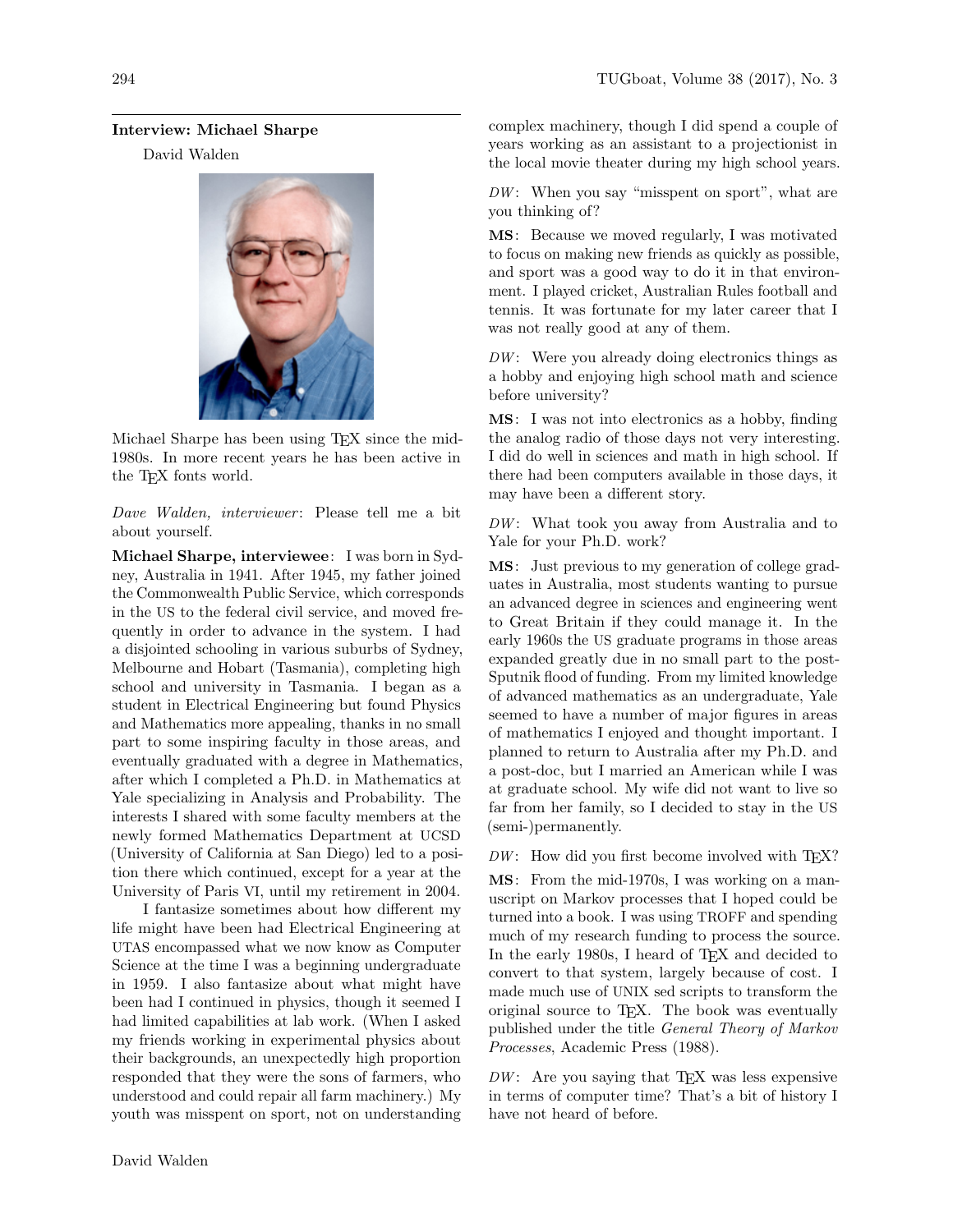MS: It was more a matter that TROFF had to be run on the school's mainframe, for which there was a cost associated with each run. Even at the cheapest overnight rate, my research grant took a serious hit. I learned about Textures in the mid-1980s, and could purchase a license for about \$200 due to our site license. The idea of almost instant feedback was very appealing. (In fact, it took close to 40 minutes per page to process using my early generation Mac.)

 $DW:$  Do I gather correctly that you were using TEX and not LATEX at that early date? (By the way, it appears to me that your book is available on-line for the cost of registering on a website<sup>1</sup>.)

MS: I used plain TEX with the AMSTEX additions for almost my entire academic career, as my experiments with early LATEX made it seem very slow and harder to modify than plain TEX, which I understood well. Mine was one of the first books accepted in TEX by Academic Press. They were happy to not have to reprocess it, but asked me to make the chapter headings and such conform to their standards using a Times font and a layout they prescribed. That was my first font job. I understand that they distributed my macros to their other authors whose manuscripts were still in progress.

 $DW:$  During your years of teaching at UCSD, what sorts of courses did you teach, and were they mostly to students of math or also students from other departments? Also, given your considerable knowledge of TEX, etc., did you end up being a resource on TEX for your department?

MS: I taught courses of many descriptions. Much calculus and advanced calculus of course, as the bulk of our workload was engineering and science majors. I also taught upper division courses in real and complex analysis, probability, mathematical statistics and the mathematics of financial models, mostly taken by majors in math, engineering and economics. At the graduate level, I taught the basic foundation courses in real and complex analysis, probability, as well as advanced topics designed to attract students to one's research area. Many of the students who took my probability courses were electrical engineering graduate students working in communication theory, and as a result, I ended up serving on the dissertation committees of many of them. (That area attracted a steady flow of very capable students thanks to the presence of some first rate researchers and the generous support of QUALCOMM. It was the first time I ever posed a question to a student that elicited the response: "I'm sorry, but that information is covered by a non-disclosure agreement.")

I did end up as a TEX resource for my department, trying to bring the staff and graduate students up to speed with TEX. In the years of the severe budgets of the early 1990s, the department had inadequate computer support and lacked skilled staff to do serious document preparation. It took some time for new staff to learn to use T<sub>EX</sub> productively, and they found that processing graphics in TEX documents was too time consuming, so I ended up trying to help them use PSTricks. This was not really a success as PSTricks required regular use to maintain proficiency. I also set up a number of automated processes to handle departmental information efficiently, much of it using TEX for output processing.

My passage to LATEX was fairly sudden. The department was contacted by the Dean of Natural Sciences (this was about 2002) saying that one of his major donors was trying to write a math textbook for his grand-children, and was having serious problems getting his chosen fonts to work on his Mac using  $\text{LATEX}$ , and could we do something to help. As no one else stepped forward, I was volunteered. It turned out he was trying to follow one of the recipes in the Alan Hoenig book,  $T \n F X$  Unbound, wanting to set up Adobe Garamond with math from MathTime using a fontinst script. (He was a very smart man in his late 80s who had a Ph.D. in Chemistry, and had set up a very successful corporation that developed rocket parts and fuels. He said he had always loved mathematics but felt it was never properly explained to pre-college students. I visited him in his retirement home, and he declared that I might be the first mathematician to make house calls since Bertrand Russell called on Lady Ottoline.) So, that was my first real font effort, getting things set up for proper fontinst run, and moving the output to the nonstandard places expected by Textures. That meant I had to understand IATEX, and I found it much more compelling than I had earlier.

After I retired in 2004, I used LAT<sub>F</sub>X for the first time to write a math paper, having the luxury of time to learn its fine points. I also became very interested in PSTricks for a period and wrote some packages for it, some of which worked its way into the basic PSTricks packages. That gave me my first real experience working with Bezier curves, which are the foundation for work with outline fonts. It was also a good learning experience with complex TEX packages, as there is some fiendishly clever code in PSTricks, mixed with non-trivial PostScript code. Its long-time maintainer, Herbert Voß, is very knowledgeable and helpful in all (LA)T<sub>EX</sub> matters.

After I made some baby font packages, I saw an opportunity with the TXfonts and PXfonts families,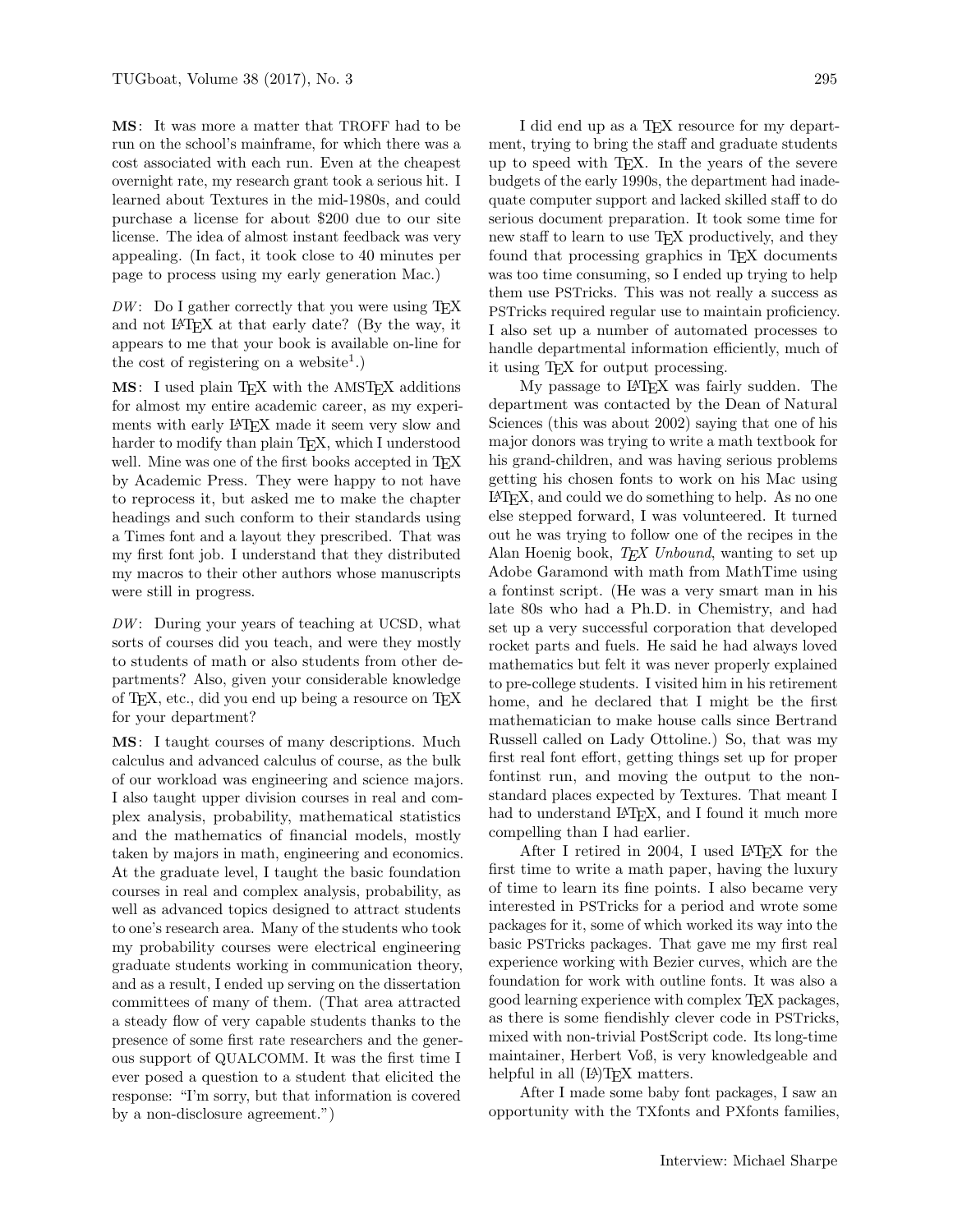which had been developed but left in an unfinished (or, at least, unpolished) state. "How hard could it be to finish them?", I thought. The answer is that it took about four months to be ready for an initial release, but work has continued for the last five years through today, fixing bugs, improving metrics, adding and making changes to symbols, and so forth. Once I learned what was necessary to produce suitable text and math fonts for LATEX, I continued to look for opportunities to bring new fonts to the T<sub>E</sub>X world. I feel strongly that the future of Unicode TFX is not in making use of system fonts, which are not the same for everyone, and can be suddenly changed or withdrawn, but with free fonts that have been enhanced enough to meet the needs of the demanding academic user.

As a side note, I add that I see many journals abandoning proprietary fonts in favor of free packages. With submissions using their specified free-font packages, the editorial work is reduced and the submitter gains by a reduction in the number of errors caused by reworking the submission to make use of a different, sometimes not completely compatible, package.

 $DW:$  Since your "first real font effort, getting things set up for proper fontinst run, and moving the output to the non-standard places expected by Textures", your CTAN entry<sup>2</sup> suggests you have done a *lot* more with fonts and a good bit with LAT<sub>EX</sub>. What led you to get so deeply involved with fonts and can you talk about the different things that were involved with two or three of your font efforts?

MS: I never got over the thrill of seeing a page of mathematical content pop up on the screen with relatively little effort, especially compared with what had to be done to prepare manuscripts in the years prior to TEX. For day to day use, I found that Computer Modern had some drawbacks, not copying well on machines available in the late 1980s, so homework and exams had to be made at very large sizes to be guaranteed to be readable. I started looking for other font systems, and purchased MathTime and Lucida, solving the copying problem. The Garamond+MathTime project after that reawakened my curiosity about TEX and other fonts.

A second factor was that, after my cleanup period following retirement, I needed a serious interest to occupy my time and my mind, and TEX seemed to qualify. I studied Hoenig's book at length and spent several weeks trying to modify Hoenig's mathinst Perl script so that it would actually work as expected. Though I eventually dropped the project, I learned in the process a great deal about the use

of fontinst to produce LATEX math font support files, all of which has influenced my subsequent work on math fonts for TEX.

Creating a font, and especially a math font, from scratch is a project of several years duration. I don't normally create fonts, I try to rescue them. There are a number of font projects that have free licenses but were abandoned, in many cases because the author eventually needed to make a living. I've picked up some of those projects that seemed promising and worked to turn them into more polished products that can, I hope, be used for professional work.

My biggest project has been to rescue the text/ math families TXfonts and PXfonts by Young Ryu, renaming them to newtx/newpx. They are based on the URW clones of Times and Palatino and mostly share a common math core, modulo scaling. Initially, the main issue was the metrics, and that took several months to correct. Later, I turned to a complete reworking of the math extension fonts, where the extensible delimiters were not matched well. This required about six weeks of effort. There followed a complete revision of all the delimiters, redrawing the smaller ones so that they worked better with the larger ones. After that came the conversion of formerly 7-bit math fonts to 8-bit, in an effort to economize on math families. Following that, I dropped the TXfonts and PXfonts text fonts and based the text fonts on the TEX Gyre fonts, which had much more to offer, extending them with larger small caps which, in the case of newtx, were metrically equivalent to Adobe Times Small Cap fonts. I would estimate that I've spent over a year working on the project so far, and more is to come as it has become a headache to administer, and I'm trying to rework the entire package so that it is organized more rationally and can be more easily taken over by another person when I'm no longer capable. At last count, these packages are used, sometimes in conjunction with Libertine, to typeset at least a hundred journals, so this is quite an important issue.

I would say that LibertinusT1Math has to be considered my next most important math font package, based on Khaled Hosny's LibertinusMath, a Unicode math font to match Libertinus, his fork of Libertine. Going backwards, so to speak, from a Unicode math font to a LATEX math font family, involved adding several dozens of glyphs, mostly slanted integrals and extensible delimiters. I used STIX as my model for constructing 8-bit math fonts and a sty file, spending nearly four months on the project from the beginning to first release. Recently, at the urging of Claudio Beccari, I added a parallel sans serif branch to the math fonts so that (a) Liberti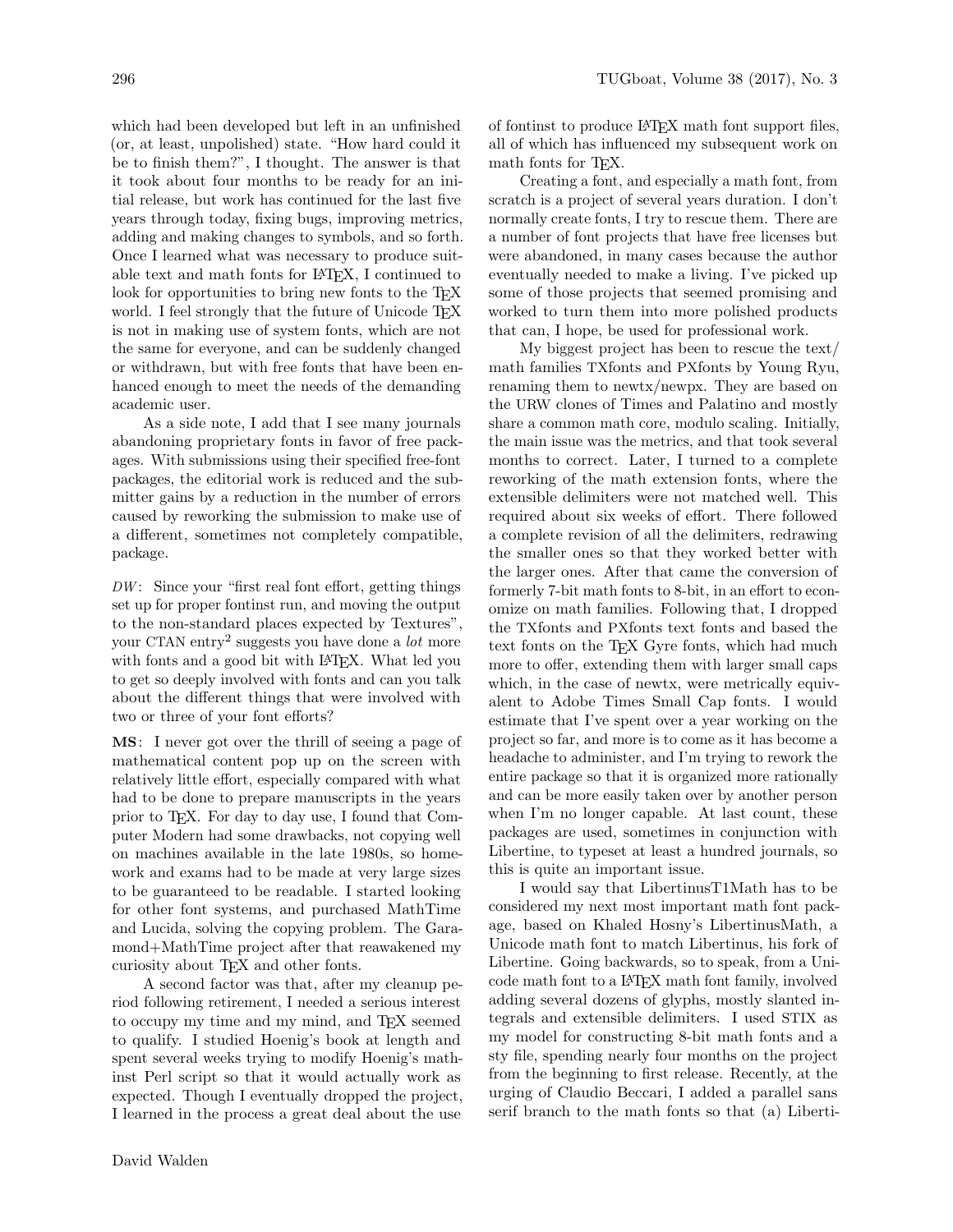nusT1Math could be used without compromise as an ISO-compliant math font, and (b) the font could be used as a math font in which all alphanumerics (Roman and Greek) are sans serif. This took close to two weeks of additional work.

 $DW:$  What kind of feedback have you gotten from the community regarding your font work, and have you created a big maintenance task for yourself by your development work?

MS: The positive responses I've had from people in the TEX world for whom I have great respect— Karl Berry, Boris Veytsman and Claudio Beccari in particular — have been very significant to me, helping me to sustain my energies. I've had a steady stream (one every two to four weeks) of email from users about bugs, to which I try to respond as quickly as I can. This is less of a burden than I was expecting. I also receive requests from users who would like some new features added. A few of these ask me to take on some very large scale new projects, and, while there are some interesting proposals to consider, my personal interest would have to be very high to agree to such an effort.

 $DW:$  Please talk about the tools and methods, both computer and anything non-computer you use in your font work? For instance, do you print out big proofs of changes and view them off a monitor, study books and font specimens, do glyph-by-glyph design and spacing, or does FontForge make it practical to be more efficient?

MS: I use mainly FontForge, but I turn constantly to Python to create special scripts to analyze and gather information about glyphs in a font. (The sfd file format used by FontForge is plain text and not hard to parse.) The free ttx program (part of fonttools) has also been useful, but recent versions have in some cases required much digging to repair problems caused by the installer. The version of Font-Forge I use is the binary with all required libraries built-in. Unfortunately, it does not allow external python scripts — i.e., FontForge was not built as an extension of python. I've tried to get this functionality when needed by building FontForge on a Linux machine as an extension of python. I don't use it frequently and find it highly bothersome, as it seems that I often have to reinstall a new version of Ubuntu and FontForge just to run a couple of scripts.

 $DW:$  Do you have esthetic preferences among fonts? Which was the most actual fun to work on, and the least?

MS: My esthetic preferences are not constant in time. A few years ago, I was most enthusiastic about old-style fonts, which I take to mean a font either designed prior to the early eighteenth century, or a later revival of such a font. I liked their playful qualities and their close relationship to pre-sixteenth century formal handwriting. While in this frame of mind, I found fonts like Utopia and Charter austere and rather dull, seeming to strive for the opposite of old-style. My attitude is no longer so rigid, and for most of my current typesetting purposes, I find myself leaning toward plainer text fonts. It may be that I find them much easier to modify.

I enjoyed working on Garamondx at the time I did it, as the payoff was very pleasing, turning a rather limited font family into one that many people seem to find useful for academic writing, especially in the humanities. The least fun I've had was with Cochineal. It's not that I didn't really like Crimson, the font family it extends, but I agonized a great deal about whether the many months spent to rework glyphs and metrics outside the basic Latin area (e.g., extending Greek and Cyrillic in italic, bold and bold italic) would matter to anyone except me. In the end though, I was happy with Cochineal, and even happier when I learned that the suftesi package used by scholars in Italian humanities had taken this as its default font package.

 $DW:$  You have also created many pieces of TEX utility software<sup>3</sup>. Please speak to your general approach/philosophy of creating tools to help you, versus pushing ahead brute force with a primary task, perhaps using a couple of examples.

MS: With font work, much of what I have done is indeed best characterized as brute force, but in a number of cases it was useful to turn the brute force approach into a script. Most of the software I have on github is either earlier versions of font packages or Python scripts, shell scripts or AppleScripts designed to automate some common workflows in TEX on the Mac. Many are specific to TeXShop, Dick Koch's very fine front end to TEX Live and some Mac-specific TEX binaries. TeXShop provides a menu interface to AppleScripts that can be used to modify the TEX source or provide access to some of its features. Some TEX luminaries (e.g., Will Robertson of fontspec fame) have contributed scripts. I find the available scripts indispensable in my daily T<sub>E</sub>X life.

 $DW:$  What is your view of how TEX and its derivatives fit into the world today, e.g., within the evolution of the T<sub>EX</sub> user community and its place (if any) in the larger world of typesetting, type design, and fonts?

MS: You may be asking something here that is beyond my pay grade. I interact mostly with academic